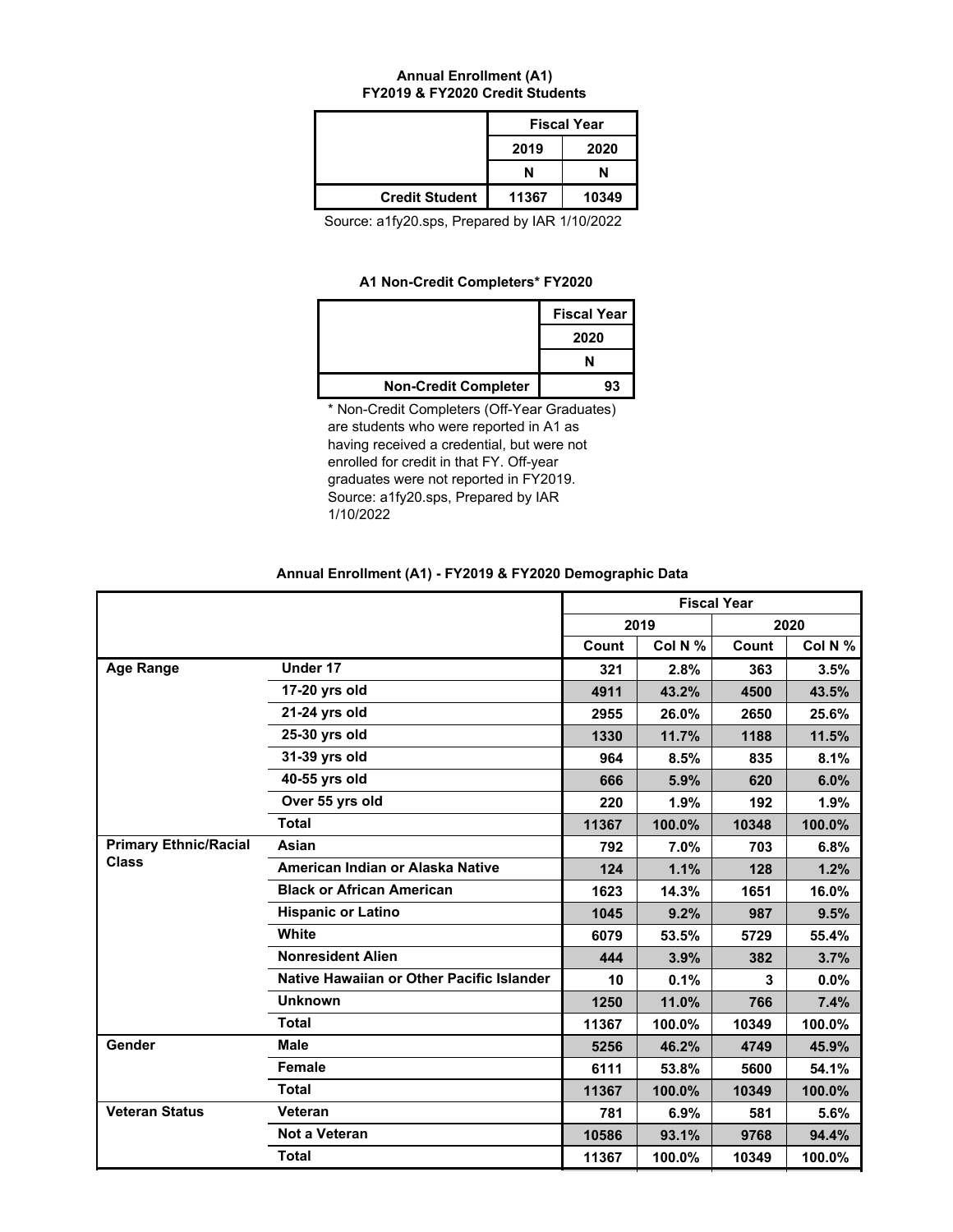|                                                                                            |                                                                      | <b>Fiscal Year</b> |         |          |         |
|--------------------------------------------------------------------------------------------|----------------------------------------------------------------------|--------------------|---------|----------|---------|
|                                                                                            |                                                                      |                    | 2019    |          | 2020    |
|                                                                                            |                                                                      | Count              | Col N % | Count    | Col N % |
| <b>First Generation</b><br><b>College Student</b>                                          | Student in the first generation of their<br>family to attend college | 1791               | 15.8%   | 2291     | 22.1%   |
| Student not in the first generation of their<br>family to attend college<br><b>Missing</b> |                                                                      | 5711               | 50.2%   | 4810     | 46.5%   |
|                                                                                            |                                                                      | 3865               | 34.0%   | 3248     | 31.4%   |
|                                                                                            | <b>Total</b>                                                         |                    | 100.0%  | 10349    | 100.0%  |
| <b>Disadvantaged Status</b>                                                                | Both Econ & Acad disadvantaged                                       | 1766               | 15.5%   | 1562     | 15.1%   |
|                                                                                            | <b>Academically disadvantaged</b>                                    | 2511               | 22.1%   | 2139     | 20.7%   |
|                                                                                            | <b>Economically disadvantaged</b>                                    | 1148               | 10.1%   | 1138     | 11.0%   |
|                                                                                            | Not applicable                                                       | 5942               | 52.3%   | 5510     | 53.2%   |
|                                                                                            | <b>Total</b>                                                         | 11367              | 100.0%  | 10349    | 100.0%  |
| <b>Disability Status</b>                                                                   | <b>One Disability (and Used Services)</b>                            | 266                | 2.3%    | 232      | 2.2%    |
|                                                                                            | <b>Multiple Disabilities (and Used Services)</b>                     | 382                | 3.4%    | 360      | 3.5%    |
|                                                                                            | <b>Not Applicable (No Disability)</b>                                | 10719              | 94.3%   | 9757     | 94.3%   |
|                                                                                            | <b>Total</b>                                                         | 11367              | 100.0%  | 10349    | 100.0%  |
| <b>Ltd-Eng Proficiency</b><br>(English Learner)                                            | <b>Limited-English-Proficient</b>                                    | 264                | 2.3%    | 160      | 1.5%    |
|                                                                                            | Not applicable                                                       | 11103              | 97.7%   | 10189    | 98.5%   |
|                                                                                            | <b>Total</b>                                                         | 11367              | 100.0%  | 10349    | 100.0%  |
| <b>Foster Care System</b><br><b>Participant Status</b>                                     | Yes                                                                  | 74                 | 0.7%    | 74       | 0.7%    |
|                                                                                            | No                                                                   | 11293              | 99.3%   | 10275    | 99.3%   |
|                                                                                            | <b>Total</b>                                                         | 11367              | 100.0%  | 10349    | 100.0%  |
| <b>Homelessness Status</b>                                                                 | <b>Yes</b>                                                           | 18                 | 0.2%    | 15       | 0.1%    |
|                                                                                            | No                                                                   | 11349              | 99.8%   | 10334    | 99.9%   |
|                                                                                            | <b>Total</b>                                                         | 11367              | 100.0%  | 10349    | 100.0%  |
| <b>Child of Active Armed</b><br><b>Forces Parent Status *</b>                              | Yes                                                                  | 0                  | $0.0\%$ | $\bf{0}$ | 0.0%    |
|                                                                                            | No                                                                   | 11367              | 100.0%  | 10349    | 100.0%  |
|                                                                                            | <b>Total</b>                                                         | 11367              | 100.0%  | 10349    | 100.0%  |
| <b>Out of Workforce</b><br><b>Individual (formerly</b>                                     | Out of workforce Individual                                          | 0                  | 0.0%    | 0        | 0.0%    |
| <b>Displaced Homemaker)</b>                                                                | Not an Out of workforce Individual                                   | 11367              | 100.0%  | 10349    | 100.0%  |
|                                                                                            | <b>Total</b>                                                         | 11367              | 100.0%  | 10349    | 100.0%  |
| <b>Current Intent</b>                                                                      | Prepare for transfer to 4 yr coll                                    | 4294               | 37.8%   | 4793     | 46.3%   |
|                                                                                            | Improve skills for present job                                       | 425                | 3.7%    | 412      | 4.0%    |
|                                                                                            | Prepare for future job immediately after<br>attending Parkland.      | 1505               | 13.2%   | 1955     | 18.9%   |
|                                                                                            | Prepare for GED or improve basic<br>academic skills                  | 112                | 1.0%    | 249      | 2.4%    |
|                                                                                            | Personal interest - not career oriented                              | 453                | 4.0%    | 879      | 8.5%    |
|                                                                                            | <b>Unknown/Other</b>                                                 | 4578               | 40.3%   | 2061     | 19.9%   |
|                                                                                            | <b>Total</b>                                                         | 11367              | 100.0%  | 10349    | 100.0%  |
| <b>Enrollment Objective</b>                                                                | Complete one or several courses                                      | 3654               | 32.1%   | 3529     | 34.1%   |
|                                                                                            | <b>Complete a Certificate</b>                                        | 465                | 4.1%    | 417      | 4.0%    |
|                                                                                            | <b>Complete an Associate degree</b>                                  | 7248               | 63.8%   | 6403     | 61.9%   |
|                                                                                            | <b>Total</b>                                                         | 11367              | 100.0%  | 10349    | 100.0%  |
| <b>Student Entry Level</b>                                                                 | Freshman                                                             | 5001               | 44.0%   | 4134     | 39.9%   |
|                                                                                            | Sophomore                                                            | 3693               | 32.5%   | 3379     | 32.7%   |
|                                                                                            | <b>Dual ENROLLMENT</b>                                               | 49                 | 0.4%    | 55       | 0.5%    |

# **Annual Enrollment (A1) - FY2019 & FY2020 Demographic Data**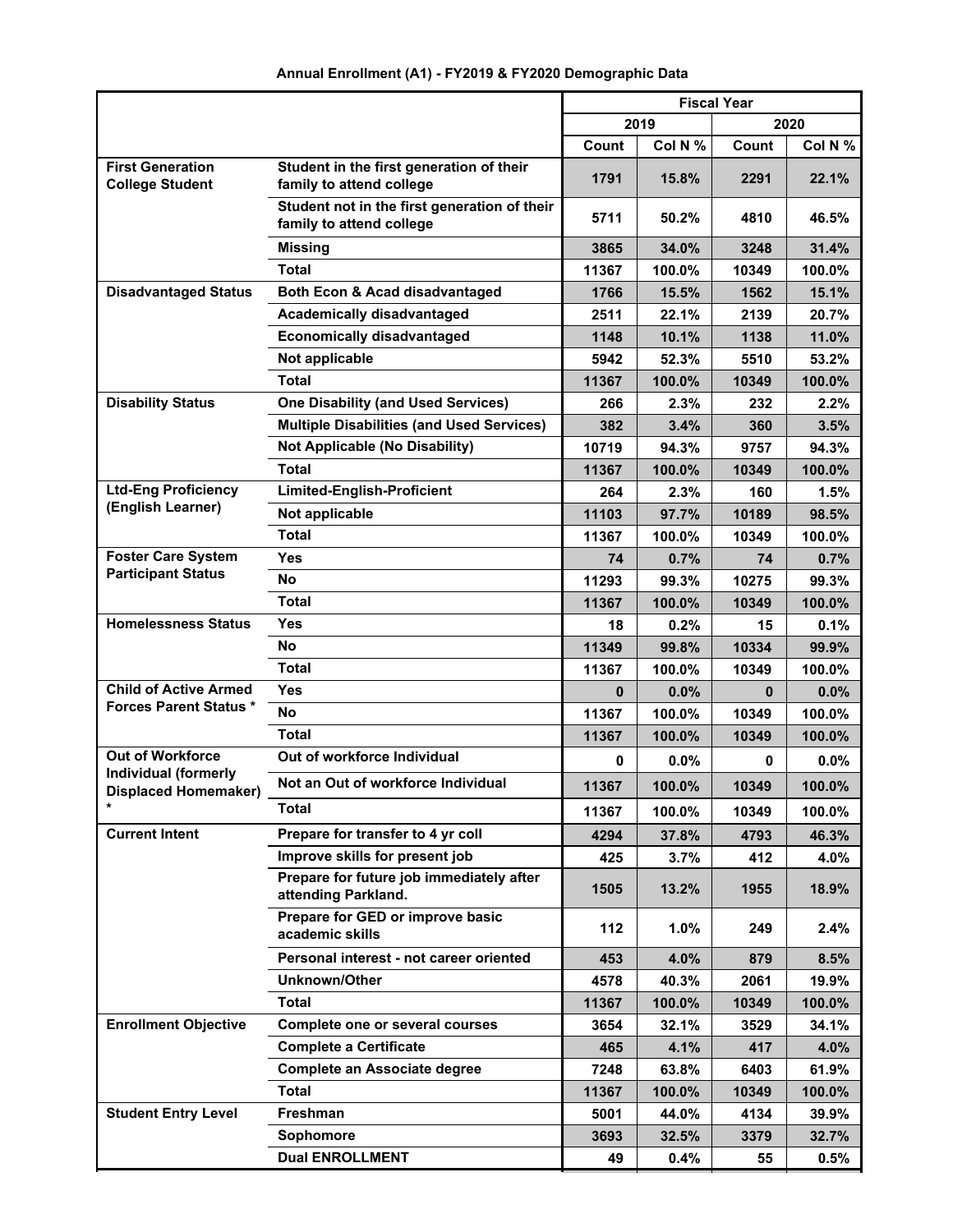|                                                                                                                      |                                | <b>Fiscal Year</b>      |         |       |         |
|----------------------------------------------------------------------------------------------------------------------|--------------------------------|-------------------------|---------|-------|---------|
|                                                                                                                      |                                | 2019<br>2020            |         |       |         |
|                                                                                                                      |                                | Count                   | Col N % | Count | Col N % |
|                                                                                                                      | <b>Unclassified/Other</b>      | 1461                    | 12.9%   | 1762  | 17.0%   |
|                                                                                                                      | <b>Dual CREDIT</b>             | 1163                    | 10.2%   | 1019  | 9.8%    |
|                                                                                                                      | <b>Total</b>                   | 11367                   | 100.0%  | 10349 | 100.0%  |
| <b>Highest Deg Prev</b><br><b>Associates Degree</b><br><b>Earned</b><br><b>Bachelor Degree</b><br><b>Certificate</b> |                                | 440                     | 3.9%    | 475   | 4.6%    |
|                                                                                                                      |                                | 448                     | 3.9%    | 482   | 4.7%    |
|                                                                                                                      |                                | 176                     | 1.5%    | 197   | 1.9%    |
|                                                                                                                      | <b>Doctoral Degree</b>         | 16                      | 0.1%    | 27    | 0.3%    |
|                                                                                                                      | <b>GED</b>                     | 336                     | 3.0%    | 200   | 1.9%    |
|                                                                                                                      | <b>High Schl Diploma</b>       | 5088                    | 44.8%   | 4912  | 47.5%   |
|                                                                                                                      | <b>Masters Degree</b>          | 120                     | 1.1%    | 110   | 1.1%    |
|                                                                                                                      | <b>None</b>                    | 163                     | 1.4%    | 1118  | 10.8%   |
|                                                                                                                      | <b>Other</b>                   | 235                     | 2.1%    | 427   | 4.1%    |
|                                                                                                                      | <b>1st Professional Degree</b> | $\overline{\mathbf{4}}$ | 0.0%    | 1     | 0.0%    |
|                                                                                                                      | Some college                   | 2135                    | 18.8%   | 1000  | 9.7%    |
|                                                                                                                      | <b>Unknown</b>                 | 2206                    | 19.4%   | 1400  | 13.5%   |
|                                                                                                                      | <b>Total</b>                   | 11367                   | 100.0%  | 10349 | 100.0%  |

## **Annual Enrollment (A1) - FY2019 & FY2020 Demographic Data**

\* There was no data available in FY19 for Child of Active Armed Forces Parent Status, and Out of Workforce Individual. Only credit students are included in this table (off-year graduates not enrolled for credit are excluded). Source: a1fy20. sps, Prepared by IAR 1/10/2022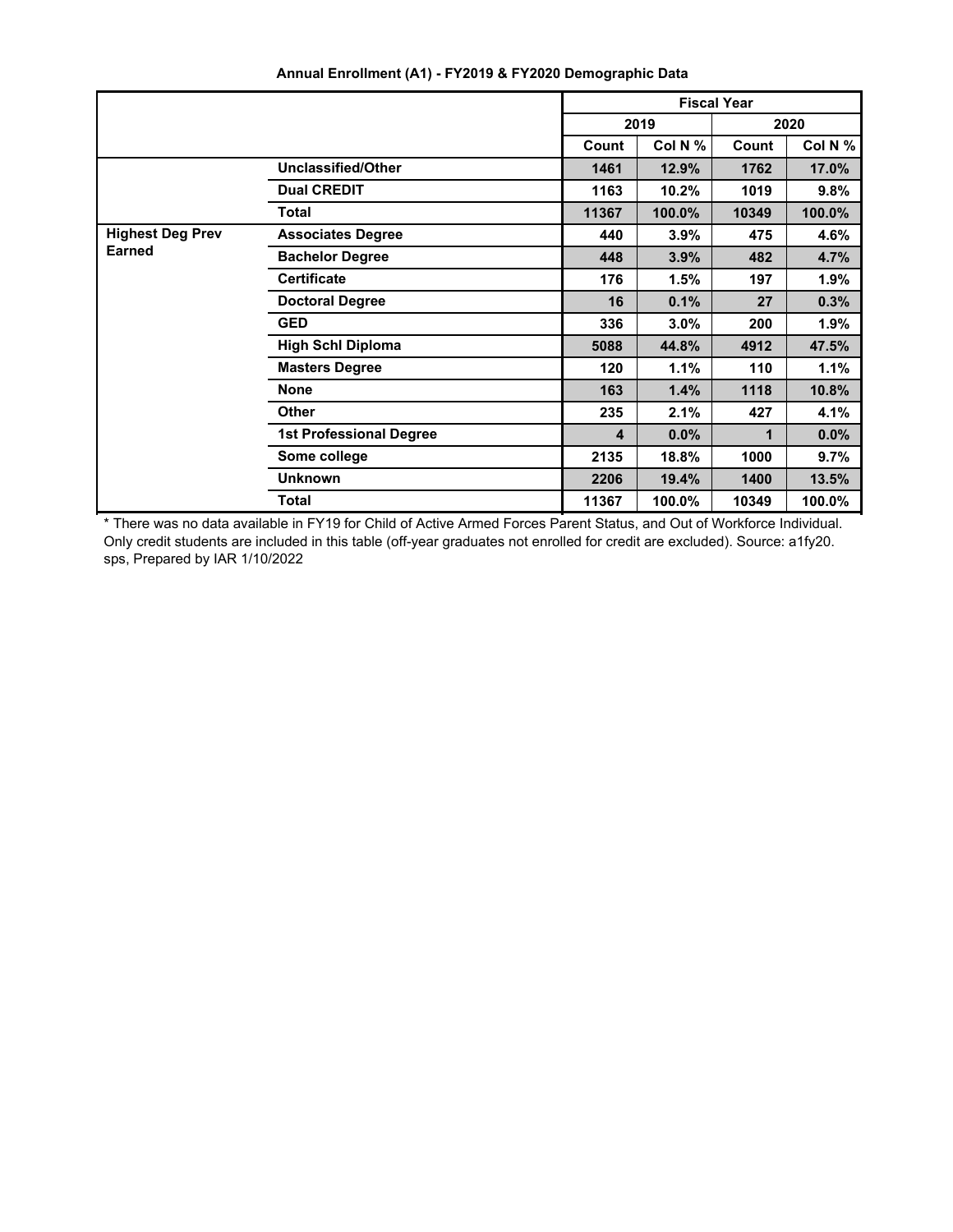|                  |                             | <b>Fiscal Year</b> |         |                         |         |
|------------------|-----------------------------|--------------------|---------|-------------------------|---------|
|                  |                             |                    | 2019    |                         | 2020    |
|                  |                             | Count              | Col N % | Count                   | Col N % |
| <b>Residency</b> | In-district                 | 8005               | 70.4%   | 7374                    | 71.3%   |
|                  | Out-of-district             | 2578               | 22.7%   | 2364                    | 22.8%   |
|                  | Out-of-state                | 274                | 2.4%    | 236                     | 2.3%    |
|                  | <b>Foreign Country</b>      | 510                | 4.5%    | 375                     | 3.6%    |
|                  | Total                       | 11367              | 100.0%  | 10349                   | 100.0%  |
| <b>State</b>     | <b>Not Reported</b>         | 99                 | $0.9\%$ | 89                      | $0.9\%$ |
|                  | <b>Alabama</b>              | 0                  | $0.0\%$ | 1                       | $0.0\%$ |
|                  | Arizona                     | $\mathbf{1}$       | 0.0%    | $\overline{2}$          | $0.0\%$ |
|                  | <b>Arkansas</b>             | 0                  | $0.0\%$ | 1                       | $0.0\%$ |
|                  | <b>California</b>           | 28                 | 0.2%    | 30                      | 0.3%    |
|                  | Colorado                    | 1                  | $0.0\%$ | 0                       | $0.0\%$ |
|                  | <b>Connecticut</b>          | 3                  | 0.0%    | 0                       | $0.0\%$ |
|                  | <b>District of Columbia</b> | $\mathbf{2}$       | $0.0\%$ | 1                       | $0.0\%$ |
|                  | <b>Florida</b>              | 11                 | 0.1%    | 13                      | 0.1%    |
|                  | Georgia                     | 8                  | $0.1\%$ | 4                       | $0.0\%$ |
|                  | Hawaii                      | $\bf{0}$           | 0.0%    | 1                       | $0.0\%$ |
|                  | <b>Illinois</b>             | 10522              | 92.6%   | 9678                    | 93.5%   |
|                  | Indiana                     | 42                 | 0.4%    | 43                      | 0.4%    |
|                  | lowa                        | 6                  | $0.1\%$ | 8                       | 0.1%    |
|                  | <b>Kansas</b>               | $\overline{2}$     | 0.0%    | $\overline{2}$          | 0.0%    |
|                  | Kentucky                    | 6                  | 0.1%    | 9                       | 0.1%    |
|                  | Louisiana                   | $\overline{2}$     | 0.0%    | 1                       | 0.0%    |
|                  | Maine                       | 1                  | 0.0%    | 0                       | $0.0\%$ |
|                  | Maryland                    | $\mathbf{1}$       | 0.0%    | 3                       | 0.0%    |
|                  | <b>Massachusetts</b>        | $\mathbf{2}$       | $0.0\%$ | $\mathbf{2}$            | $0.0\%$ |
|                  | Michigan                    | 11                 | 0.1%    | 13                      | 0.1%    |
|                  | <b>Minnesota</b>            | 9                  | $0.1\%$ | 2                       | $0.0\%$ |
|                  | <b>Mississippi</b>          | $\mathbf{1}$       | 0.0%    | 0                       | 0.0%    |
|                  | <b>Missouri</b>             | 8                  | 0.1%    | 9                       | $0.1\%$ |
|                  | <b>Nebraska</b>             | $\bf{0}$           | 0.0%    | $\overline{2}$          | 0.0%    |
|                  | Nevada                      | 2                  | 0.0%    | 1.                      | $0.0\%$ |
|                  | <b>New Hampshire</b>        | $\mathbf{1}$       | 0.0%    | 0                       | 0.0%    |
|                  | <b>New Jersey</b>           | 14                 | 0.1%    | 9                       | 0.1%    |
|                  | <b>New York</b>             | $\overline{7}$     | 0.1%    | 5                       | 0.0%    |
|                  | <b>North Carolina</b>       | 2                  | $0.0\%$ | 3                       | 0.0%    |
|                  | Ohio                        | 5                  | $0.0\%$ | 1                       | 0.0%    |
|                  | Oklahoma                    | 1                  | $0.0\%$ | 1                       | $0.0\%$ |
|                  | Pennsylvania                | 10                 | 0.1%    | $\overline{\mathbf{4}}$ | 0.0%    |
|                  | S Carolina                  | 3                  | $0.0\%$ | 2                       | $0.0\%$ |
|                  | <b>Tennessee</b>            | 6                  | 0.1%    | 3                       | 0.0%    |
|                  | <b>Texas</b>                | 18                 | 0.2%    | 13                      | 0.1%    |
|                  | Utah                        | $\mathbf{1}$       | $0.0\%$ | $\mathbf{1}$            | 0.0%    |
|                  | Virginia                    | 9                  | 0.1%    | 3                       | $0.0\%$ |
|                  | Washington                  | 5                  | $0.0\%$ | 5                       | $0.0\%$ |
|                  | Wisconsin                   | 5                  | $0.0\%$ | 9                       | 0.1%    |
|                  | Wyoming                     | $\mathbf{1}$       | $0.0\%$ | 0                       | $0.0\%$ |
|                  | <b>Puerto Rico</b>          | 1                  | $0.0\%$ | 0                       | $0.0\%$ |
|                  | Foreign                     | 510                | 4.5%    | 375                     | 3.6%    |
|                  | <b>Total</b>                | 11367              | 100.0%  | 10349                   | 100.0%  |

**Annual Enrollment (A1) - FY2019 & FY2020 Residency Information**

 Only credit students are included in this table (off-year graduates not enrolled for credit are excluded). Source: a1fy20.sps, Prepared by IAR 8/20/2020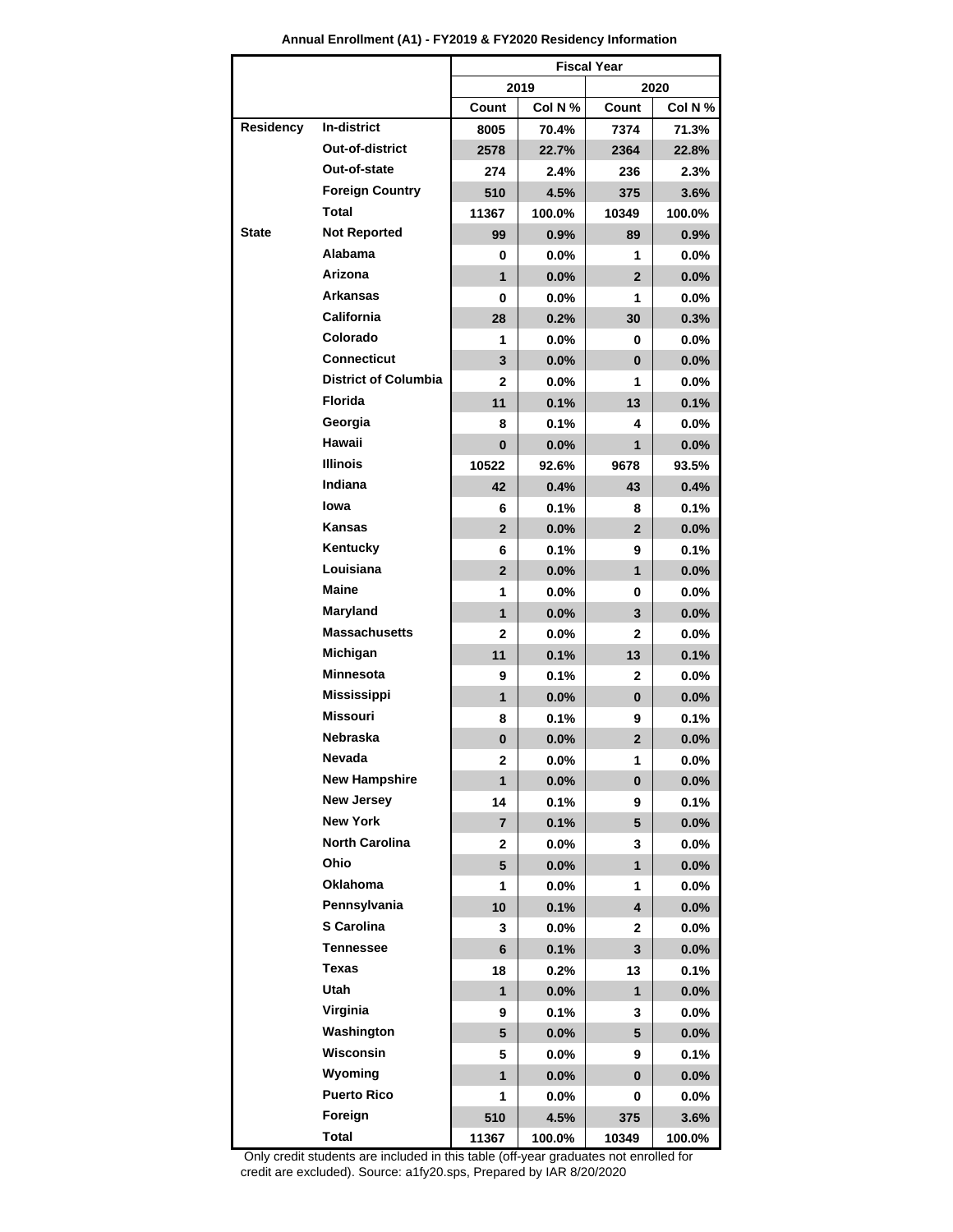|         |                 | <b>Fiscal Year</b>      |            |                |            |
|---------|-----------------|-------------------------|------------|----------------|------------|
|         |                 |                         | 2019       |                | 2020       |
|         |                 | Count                   | Column N % | Count          | Column N % |
| Program | <b>B AATAAS</b> | 0                       | $0.0\%$    | 1              | 0.0%       |
|         | <b>B ABGAAS</b> | $\bf 6$                 | 0.1%       | 3              | 0.0%       |
|         | <b>B ABKAAS</b> | 0                       | $0.0\%$    | 1              | 0.0%       |
|         | <b>B ABLAAS</b> | 30                      | 0.3%       | 28             | 0.3%       |
|         | <b>B ABLCER</b> | 1                       | 0.0%       | 1              | 0.0%       |
|         | <b>B ABMAAS</b> | 42                      | 0.4%       | 38             | 0.4%       |
|         | <b>B ABRAAS</b> | 6                       | 0.1%       | 2              | 0.0%       |
|         | <b>B ABTAAS</b> | 30                      | 0.3%       | 44             | 0.4%       |
|         | <b>B ABTCER</b> | 0                       | 0.0%       | 7              | 0.1%       |
|         | <b>B ACCAAS</b> | 83                      | 0.7%       | 72             | 0.7%       |
|         | <b>B ACCCER</b> | 4                       | 0.0%       | 7              | 0.1%       |
|         | <b>B AGBCER</b> | 1                       | $0.0\%$    | $\overline{2}$ | $0.0\%$    |
|         | <b>B CSSAAS</b> | 1                       | 0.0%       | 0              | 0.0%       |
|         | <b>B EQMAAS</b> | 1                       | 0.0%       | 0              | 0.0%       |
|         | <b>B ETRCER</b> | 5                       | 0.0%       | 3              | 0.0%       |
|         | <b>B FLDCER</b> | $\overline{2}$          | 0.0%       | $\overline{2}$ | 0.0%       |
|         | <b>B FSACER</b> | 0                       | 0.0%       | 1              | 0.0%       |
|         | <b>B FSSCER</b> | $\bf{0}$                | 0.0%       | $\overline{2}$ | 0.0%       |
|         | <b>B GISCER</b> | $\mathbf{2}$            | $0.0\%$    | 1              | 0.0%       |
|         | <b>B HCMAAS</b> | 20                      | 0.2%       | 17             | 0.2%       |
|         | <b>B HIFCER</b> | 2                       | 0.0%       | 1              | 0.0%       |
|         | <b>B HIHAAS</b> | 8                       | 0.1%       | 10             | 0.1%       |
|         | <b>B HIMCER</b> | 1                       | 0.0%       | 1              | 0.0%       |
|         | <b>B HIRAAS</b> | 15                      | 0.1%       | 9              | 0.1%       |
|         | <b>B INDCER</b> | 9                       | 0.1%       | 6              | 0.1%       |
|         | <b>B INTCER</b> | $\overline{\mathbf{c}}$ | 0.0%       | $\mathbf{1}$   | 0.0%       |
|         | <b>B MGTAAS</b> | 130                     | 1.1%       | 128            | 1.2%       |
|         | <b>B MKTAAS</b> | 43                      | 0.4%       | 44             | 0.4%       |
|         | <b>E ACRAAS</b> | 20                      | 0.2%       | 20             | 0.2%       |
|         | <b>E ACRCER</b> | $\overline{\mathbf{4}}$ | $0.0\%$    | $\mathbf{1}$   | 0.0%       |
|         | <b>E AFTAAS</b> | 42                      | 0.4%       | 36             | 0.3%       |
|         | <b>E AMTCER</b> | $\overline{2}$          | $0.0\%$    | $\mathbf{1}$   | $0.0\%$    |
|         | <b>E AUSCER</b> | 15                      | 0.1%       | 13             | 0.1%       |
|         | <b>E AUTAAS</b> | 89                      | 0.8%       | 81             | 0.8%       |
|         | <b>E BCRCER</b> | 4                       | $0.0\%$    | 3              | $0.0\%$    |
|         | <b>E CADCER</b> | $\bf{0}$                | $0.0\%$    | 1              | $0.0\%$    |
|         | <b>E CBSCER</b> | 0                       | $0.0\%$    | 3              | $0.0\%$    |
|         | <b>E CDBAAS</b> | 6                       | 0.1%       | 3              | $0.0\%$    |
|         | <b>E CDMAAS</b> | 53                      | 0.5%       | 60             | $0.6\%$    |
|         | <b>E CDSAAS</b> | 20                      | 0.2%       | 13             | 0.1%       |
|         | <b>E CDSCER</b> | 12                      | 0.1%       | 5              | $0.0\%$    |
|         | <b>E CIVCER</b> | 1                       | 0.0%       | 3              | 0.0%       |

**Annual Enrollment (A1) - FY2019 & FY2020 Degree Program Enrollment**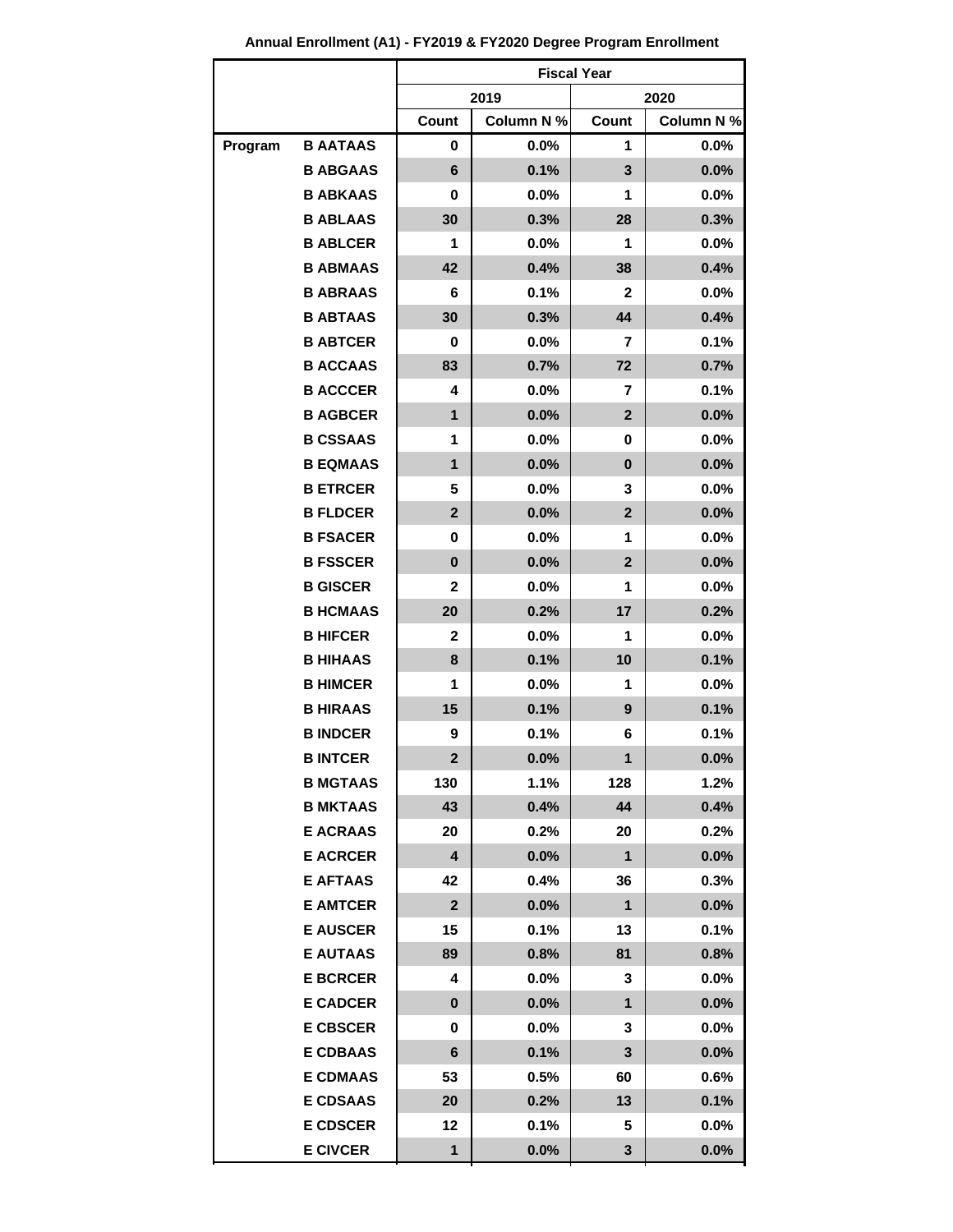| Annual Enrollment (A1) - FY2019 & FY2020 Degree Program Enrollment |  |  |  |  |  |
|--------------------------------------------------------------------|--|--|--|--|--|
|--------------------------------------------------------------------|--|--|--|--|--|

|                 | <b>Fiscal Year</b> |            |              |            |  |
|-----------------|--------------------|------------|--------------|------------|--|
|                 |                    | 2019       | 2020         |            |  |
|                 | Count              | Column N % | Count        | Column N % |  |
| <b>E CLSCER</b> | 9                  | 0.1%       | 31           | 0.3%       |  |
| <b>E CMDCER</b> | 3                  | $0.0\%$    | 4            | 0.0%       |  |
| <b>E CNHAAS</b> | 18                 | 0.2%       | 18           | 0.2%       |  |
| <b>E CTTAAS</b> | $\mathbf{2}$       | 0.0%       | $\mathbf{2}$ | 0.0%       |  |
| <b>E ECSAAS</b> | 28                 | 0.2%       | 24           | 0.2%       |  |
| <b>E ELPCER</b> | 5                  | 0.0%       | 16           | 0.2%       |  |
| <b>E ENSAES</b> | 200                | 1.8%       | 170          | 1.6%       |  |
| <b>E HACAAS</b> | 24                 | 0.2%       | 28           | 0.3%       |  |
| <b>E HACCER</b> | 4                  | $0.0\%$    | 6            | 0.1%       |  |
| <b>E HVCCER</b> | 6                  | 0.1%       | 8            | 0.1%       |  |
| <b>E IMCCER</b> | 2                  | $0.0\%$    | 3            | 0.0%       |  |
| <b>E IMTCER</b> | 1                  | $0.0\%$    | 0            | 0.0%       |  |
| <b>E IWTCER</b> | 23                 | 0.2%       | 32           | 0.3%       |  |
| <b>E MFGAAS</b> | 48                 | 0.4%       | 40           | 0.4%       |  |
| <b>E MMCCER</b> | 1                  | $0.0\%$    | 2            | $0.0\%$    |  |
| <b>E PETAAS</b> | 37                 | 0.3%       | 40           | 0.4%       |  |
| <b>E PFTCER</b> | 1                  | 0.0%       | 0            | 0.0%       |  |
| <b>F AADAFA</b> | 93                 | 0.8%       | 113          | 1.1%       |  |
| <b>F AAEAFA</b> | 15                 | 0.1%       | 11           | 0.1%       |  |
| <b>F ENTAAS</b> | 8                  | 0.1%       | 8            | 0.1%       |  |
| <b>F ENTCER</b> | 2                  | $0.0\%$    | 0            | 0.0%       |  |
| <b>F GDICER</b> | 6                  | 0.1%       | $\mathbf{2}$ | 0.0%       |  |
| <b>F GDSAAS</b> | 38                 | 0.3%       | 35           | 0.3%       |  |
| <b>F GPPCER</b> | 3                  | $0.0\%$    | 1            | 0.0%       |  |
| <b>F MCBAAS</b> | 41                 | 0.4%       | 41           | 0.4%       |  |
| <b>F MCCAAS</b> | 6                  | 0.1%       | 1            | 0.0%       |  |
| <b>F MCRAAS</b> | 1                  | $0.0\%$    | 0            | $0.0\%$    |  |
| <b>F MPHAAS</b> | 24                 | 0.2%       | 34           | 0.3%       |  |
| <b>F MPRCER</b> | 8                  | 0.1%       | 3            | $0.0\%$    |  |
| <b>F MSEAFA</b> | 23                 | 0.2%       | 18           | 0.2%       |  |
| <b>F MSPAFA</b> | 18                 | 0.2%       | 8            | 0.1%       |  |
| <b>G AKGCER</b> | 12                 | 0.1%       | $\mathbf{1}$ | 0.0%       |  |
| <b>G AMACER</b> | 0                  | $0.0\%$    | 1            | $0.0\%$    |  |
| <b>G CMACER</b> | 10                 | 0.1%       | 7            | 0.1%       |  |
| <b>G DHGAAS</b> | 82                 | 0.7%       | 66           | 0.6%       |  |
| <b>G DTPAAS</b> | 1                  | $0.0\%$    | $\bf{0}$     | 0.0%       |  |
| <b>G EMACER</b> | 44                 | 0.4%       | 16           | 0.2%       |  |
| <b>G EMPCER</b> | 1                  | 0.0%       | $\bf{0}$     | 0.0%       |  |
| <b>G EMTAAS</b> | 30                 | 0.3%       | 28           | 0.3%       |  |
| <b>G EMTCER</b> | 8                  | 0.1%       | 15           | 0.1%       |  |
| <b>G FSTAAS</b> | 9                  | 0.1%       | 12           | 0.1%       |  |
| <b>G FSTCER</b> | $\mathbf{2}$       | 0.0%       | 0            | 0.0%       |  |
|                 |                    |            |              |            |  |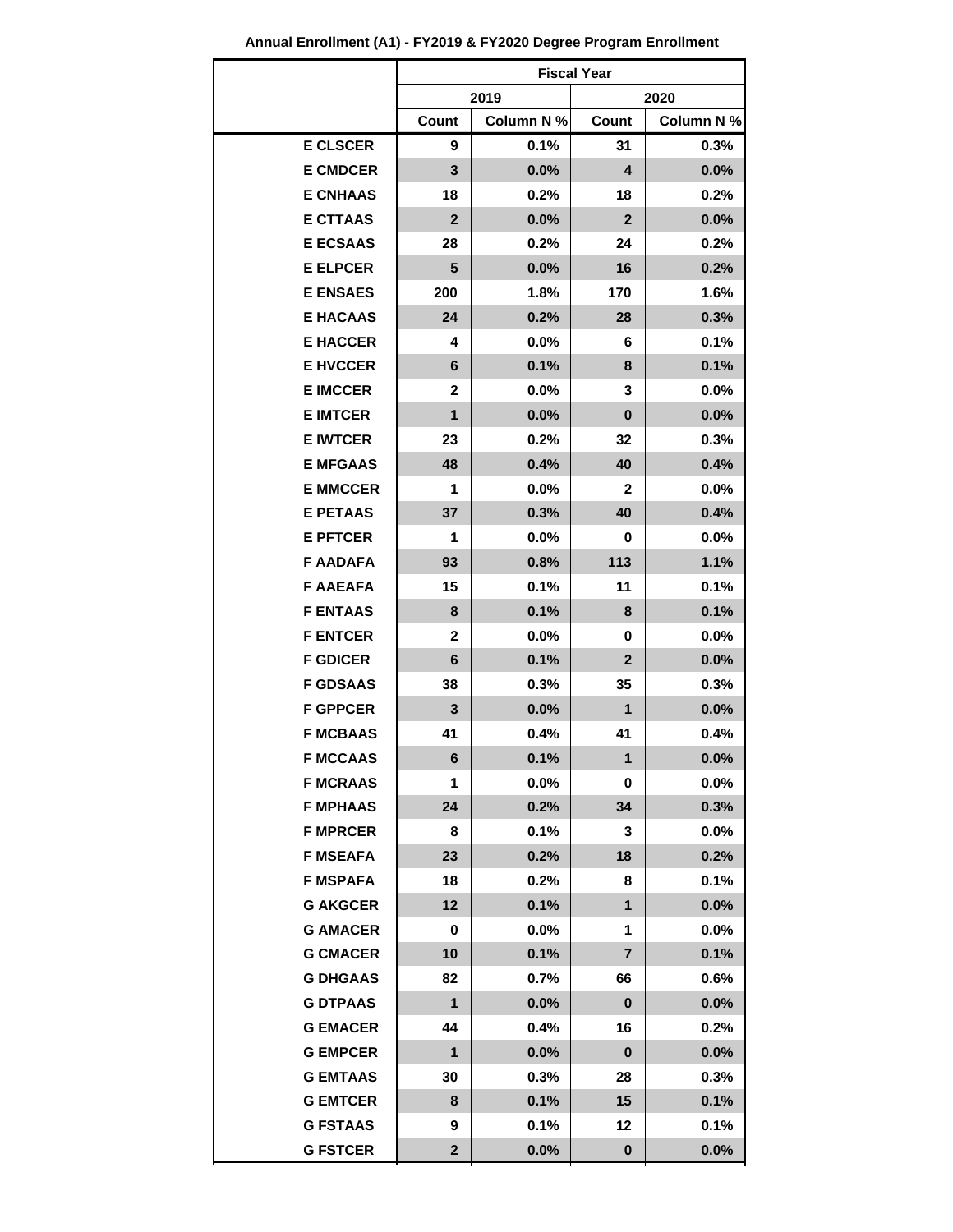|                 |              |            | <b>Fiscal Year</b> |            |  |
|-----------------|--------------|------------|--------------------|------------|--|
|                 |              | 2019       | 2020               |            |  |
|                 | Count        | Column N % | Count              | Column N % |  |
| <b>G MASCER</b> | 6            | 0.1%       | 7                  | 0.1%       |  |
| <b>G MSGAAS</b> | 19           | 0.2%       | 15                 | 0.1%       |  |
| <b>G MSGCER</b> | $\mathbf{2}$ | 0.0%       | 3                  | 0.0%       |  |
| <b>G NASCER</b> | 77           | 0.7%       | 48                 | 0.5%       |  |
| <b>G NURAAS</b> | 293          | 2.6%       | 236                | 2.3%       |  |
| <b>G NURCER</b> | 25           | 0.2%       | 33                 | 0.3%       |  |
| <b>G OTAAAS</b> | 40           | 0.4%       | 41                 | 0.4%       |  |
| <b>G RTTAAS</b> | 28           | 0.2%       | 25                 | 0.2%       |  |
| <b>G SPTCER</b> | 1            | 0.0%       | 4                  | 0.0%       |  |
| <b>G SURAAS</b> | 58           | 0.5%       | 41                 | 0.4%       |  |
| <b>G VTTAAS</b> | 72           | 0.6%       | 53                 | 0.5%       |  |
| <b>G XCTCER</b> | 7            | 0.1%       | 3                  | 0.0%       |  |
| <b>G XMRCER</b> | 9            | 0.1%       | 2                  | $0.0\%$    |  |
| <b>G XRAAAS</b> | 43           | 0.4%       | 27                 | 0.3%       |  |
| <b>H GAAAA</b>  | 1330         | 11.7%      | 1388               | 13.4%      |  |
| <b>H GAACE</b>  | 2951         | 26.0%      | 2465               | 23.8%      |  |
| <b>I OCDAAS</b> | 1            | 0.0%       | 1                  | 0.0%       |  |
| <b>I TRACER</b> | $\mathbf{2}$ | 0.0%       | 0                  | $0.0\%$    |  |
| <b>N ASGAS</b>  | 1461         | 12.9%      | 1411               | 13.6%      |  |
| <b>N FTRCER</b> | 9            | 0.1%       | 5                  | 0.0%       |  |
| OCCUP0199       | 48           | 0.4%       | 39                 | 0.4%       |  |
| OCCUP0699       | 32           | 0.3%       | 24                 | 0.2%       |  |
| OCCUP0799       | 313          | 2.8%       | 349                | 3.4%       |  |
| OCCUP1099       | 13           | 0.1%       | 10                 | 0.1%       |  |
| OCCUP1599       | 16           | 0.1%       | 8                  | 0.1%       |  |
| OCCUP1799       | 942          | 8.3%       | 969                | 9.4%       |  |
| OCCUP2101       | 13           | 0.1%       | 23                 | 0.2%       |  |
| OCCUP3199       | $\bf{0}$     | 0.0%       | 1                  | 0.0%       |  |
| OCCUP4399       | 1            | $0.0\%$    | 5                  | $0.0\%$    |  |
| OCCUP4699       | 8            | 0.1%       | 3                  | 0.0%       |  |
| OCCUP4799       | 57           | 0.5%       | 62                 | 0.6%       |  |
| OCCUP4899       | 56           | 0.5%       | 63                 | 0.6%       |  |
| OCCUP4999       | 4            | $0.0\%$    | 0                  | $0.0\%$    |  |
| <b>S CDECER</b> | $\mathbf{1}$ | 0.0%       | 1                  | 0.0%       |  |
| <b>S CHDAAS</b> | 65           | 0.6%       | 30                 | 0.3%       |  |
| <b>S CJSAAS</b> | 101          | 0.9%       | 81                 | 0.8%       |  |
| <b>S FSTAAS</b> | 9            | 0.1%       | 4                  | $0.0\%$    |  |
| <b>SHSTAAS</b>  | $\mathbf{1}$ | 0.0%       | $\bf{0}$           | $0.0\%$    |  |
| <b>T BKPCER</b> | 1            | $0.0\%$    | 1                  | $0.0\%$    |  |
| <b>T CISCER</b> | $\bf{0}$     | 0.0%       | $\mathbf{2}$       | 0.0%       |  |
| <b>T CMSAAS</b> | 1            | $0.0\%$    | 1                  | $0.0\%$    |  |
| <b>T CNAAAS</b> | 80           | 0.7%       | 62                 | 0.6%       |  |

**Annual Enrollment (A1) - FY2019 & FY2020 Degree Program Enrollment**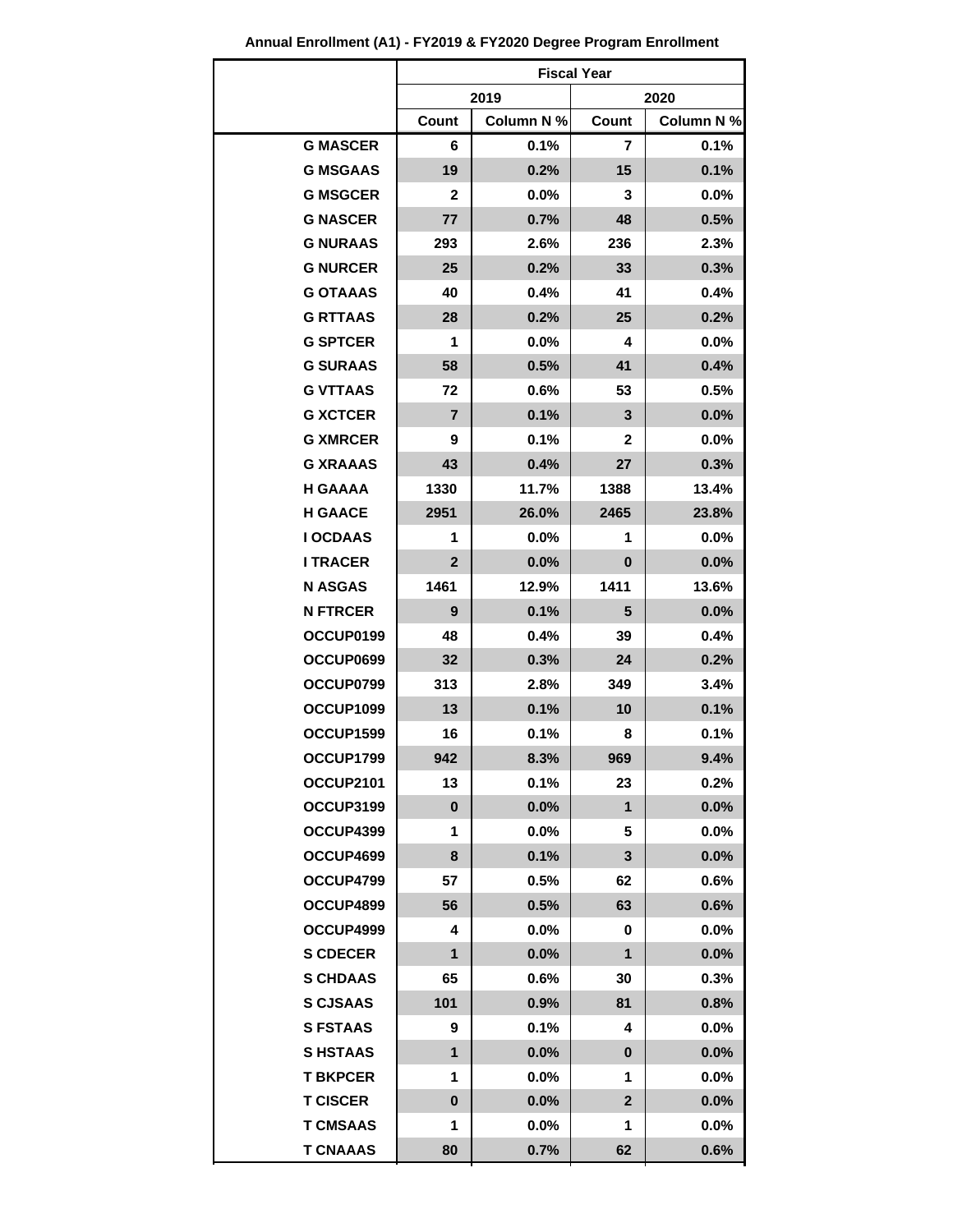|                  | <b>Fiscal Year</b> |            |                |            |
|------------------|--------------------|------------|----------------|------------|
|                  |                    | 2019       |                | 2020       |
|                  | Count              | Column N % | Count          | Column N % |
| <b>T CPLAAS</b>  | 67                 | 0.6%       | 56             | 0.5%       |
| <b>T DGMAAS</b>  | 44                 | 0.4%       | 40             | 0.4%       |
| <b>T GOGCER</b>  | 0                  | $0.0\%$    | 1              | $0.0\%$    |
| <b>T GPRCER</b>  | $\mathbf 1$        | 0.0%       | 3              | 0.0%       |
| <b>TIADAAS</b>   | 6                  | $0.1\%$    | 5              | $0.0\%$    |
| <b>TIADCER</b>   | $\mathbf{1}$       | 0.0%       | 4              | 0.0%       |
| <b>TIPRCER</b>   | 5                  | $0.0\%$    | 9              | 0.1%       |
| <b>T LINCER</b>  | $\mathbf{2}$       | $0.0\%$    | $\bf{0}$       | 0.0%       |
| <b>T MOBCER</b>  | 3                  | $0.0\%$    | 0              | $0.0\%$    |
| <b>T MSACER</b>  | $\mathbf{3}$       | 0.0%       | $\mathbf{1}$   | $0.0\%$    |
| <b>T MSOCER</b>  | 2                  | $0.0\%$    | 1              | $0.0\%$    |
| <b>T OCAAAS</b>  | 60                 | 0.5%       | 55             | 0.5%       |
| <b>T OCPCER</b>  | 1                  | $0.0\%$    | 4              | $0.0\%$    |
| <b>TOOSCER</b>   | $\pmb{0}$          | 0.0%       | $\mathbf{1}$   | 0.0%       |
| <b>T PCFCER</b>  | 3                  | $0.0\%$    | 4              | $0.0\%$    |
| <b>T SDVCER</b>  | $\bf{0}$           | 0.0%       | 3              | 0.0%       |
| <b>T VGWCER</b>  | 2                  | $0.0\%$    | 1              | $0.0\%$    |
| <b>V ADVCER</b>  | 0                  | 0.0%       | 1              | $0.0\%$    |
| <b>V PRPCER</b>  | 0                  | $0.0\%$    | 3              | $0.0\%$    |
| <b>V UASCER</b>  | $\pmb{0}$          | 0.0%       | $\overline{2}$ | 0.0%       |
| <b>VOCSK1600</b> | 7                  | $0.1\%$    | 3              | $0.0\%$    |
| <b>X CDLCER</b>  | 84                 | 0.7%       | 57             | 0.6%       |
| Y AB1CE          | 6                  | 0.1%       | $\mathbf{2}$   | 0.0%       |
| Y AB2CE          | 33                 | 0.3%       | 23             | 0.2%       |
| Y AB3CE          | 72                 | 0.6%       | 44             | 0.4%       |
| Y AB4CE          | 65                 | 0.6%       | 40             | 0.4%       |
| Y AS5CE          | 29                 | 0.3%       | 28             | 0.3%       |
| Y AS6CE          | 17                 | 0.1%       | 11             | 0.1%       |
| Y EL1CE          | 0                  | $0.0\%$    | 11             | 0.1%       |
| Y EL2CE          | 15                 | 0.1%       | 15             | 0.1%       |
| Y EL3CE          | 42                 | 0.4%       | 39             | 0.4%       |
| Y EL4CE          | 59                 | 0.5%       | 52             | 0.5%       |
| Y EL5CE          | 78                 | 0.7%       | 81             | 0.8%       |
| Y EL6CE          | $\mathbf 0$        | 0.0%       | 1              | 0.0%       |
| <b>Y GSUAGS</b>  | 855                | 7.5%       | 682            | 6.6%       |
| <b>Total</b>     | 11367              | 100.0%     | 10349          | 100.0%     |

**Annual Enrollment (A1) - FY2019 & FY2020 Degree Program Enrollment**

 Only credit students are included in this table (off-year graduates not enrolled for credit are excluded). Source: a1fy20.sps, Prepared by IAR 8/20/2020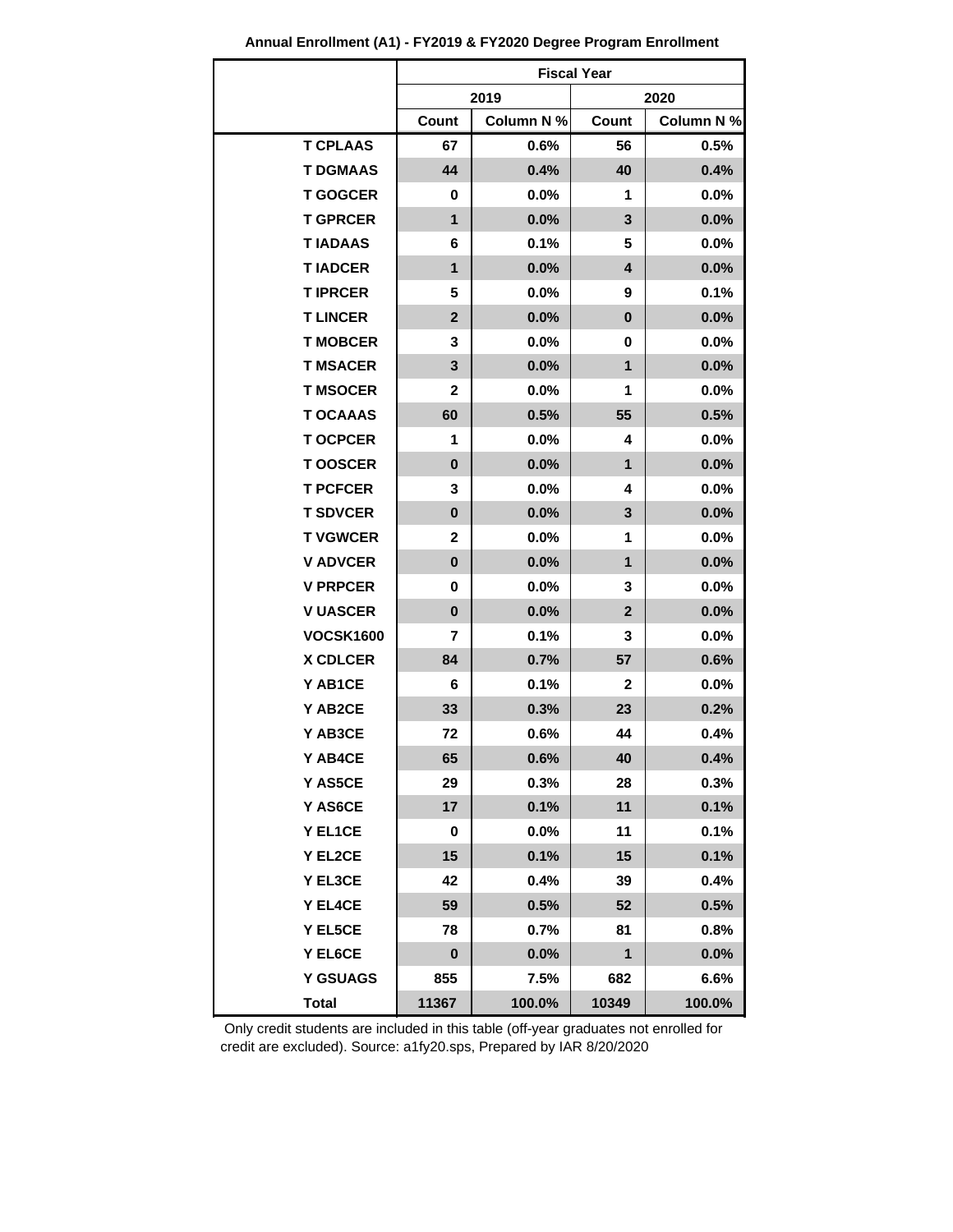|  |  | Annual Enrollment (A1) - FY2019 & FY2020 Degree Completion Data |
|--|--|-----------------------------------------------------------------|
|--|--|-----------------------------------------------------------------|

|                           |                                         | <b>Fiscal Year</b> |              |              |         |
|---------------------------|-----------------------------------------|--------------------|--------------|--------------|---------|
|                           |                                         |                    | 2019<br>2020 |              |         |
|                           |                                         | Count              | Col N %      | Count        | Col N % |
| <b>Type of Completion</b> | <b>Reverse Transfer</b>                 | 0                  | 0.0%         | 38           | 0.4%    |
|                           | <b>Graduate completer</b>               | 1234               | 10.9%        | 1201         | 11.5%   |
|                           | DID NOT complete a<br>program           | 10133              | 89.1%        | 9203         | 88.1%   |
|                           | Total                                   | 11367              | 100.0%       | 10442        | 100.0%  |
| <b>Term Graduated 1st</b> | <b>Spring Term</b>                      | 789                | 6.9%         | 641          | 6.1%    |
| <b>Curriculum</b>         | <b>Fall Term</b>                        | 288                | 2.5%         | 351          | 3.4%    |
|                           | <b>Summer Term</b>                      | 157                | 1.4%         | 247          | 2.4%    |
|                           | Did Not Complete a<br><b>Curriculum</b> | 10133              | 89.1%        | 9203         | 88.1%   |
|                           | <b>Total</b>                            | 11367              | 100.0%       | 10442        | 100.0%  |
| <b>Term Graduated 2nd</b> | <b>Spring Term</b>                      | 88                 | 0.8%         | 145          | 1.4%    |
| <b>Curriculum</b>         | <b>Fall Term</b>                        | 26                 | 0.2%         | 75           | 0.7%    |
|                           | <b>Summer Term</b>                      | 21                 | 0.2%         | 45           | 0.4%    |
|                           | Did Not Complete a<br><b>Curriculum</b> | 11232              | 98.8%        | 10177        | 97.5%   |
|                           | <b>Total</b>                            | 11367              | 100.0%       | 10442        | 100.0%  |
| <b>Primary Program</b>    |                                         | 10133              | 89.1%        | 9203         | 88.1%   |
| <b>Completed</b>          | <b>B ABGAAS</b>                         | $\mathbf{0}$       | 0.0%         | 1            | 0.0%    |
|                           | <b>B ABLAAS</b>                         | 3                  | 0.0%         | 4            | 0.0%    |
|                           | <b>B ABLCER</b>                         | $\overline{2}$     | 0.0%         | 8            | 0.1%    |
|                           | <b>B ABMAAS</b>                         | 5                  | 0.0%         | 6            | 0.1%    |
|                           | <b>B ABRAAS</b>                         | $\overline{2}$     | 0.0%         | $\mathbf{1}$ | 0.0%    |
|                           | <b>B ABTAAS</b>                         | 4                  | 0.0%         | 5            | 0.0%    |
|                           | <b>B ABTCER</b>                         | $\overline{2}$     | 0.0%         | 15           | 0.1%    |
|                           | <b>B ACCAAS</b>                         | 9                  | 0.1%         | 4            | 0.0%    |
|                           | <b>B ACCCER</b>                         | 5                  | 0.0%         | $\mathbf{1}$ | $0.0\%$ |
|                           | <b>B AGBCER</b>                         | 5                  | 0.0%         | 3            | 0.0%    |
|                           | <b>B ETRCER</b>                         | $\boldsymbol{9}$   | 0.1%         | 14           | 0.1%    |
|                           | <b>B FLDCER</b>                         | 0                  | $0.0\%$      | $\mathbf{2}$ | $0.0\%$ |
|                           | <b>B FSACER</b>                         | $\mathbf 1$        | 0.0%         | 4            | 0.0%    |
|                           | <b>B FSSCER</b>                         | 8                  | 0.1%         | 14           | 0.1%    |
|                           | <b>B GISCER</b>                         | $\bf{0}$           | 0.0%         | $\mathbf{2}$ | 0.0%    |
|                           | <b>B HCMAAS</b>                         | 0                  | $0.0\%$      | 2            | $0.0\%$ |
|                           | <b>B HIHAAS</b>                         | $\mathbf 1$        | 0.0%         | $\mathbf 1$  | 0.0%    |
|                           | <b>B HIRAAS</b>                         | 1                  | $0.0\%$      | 1            | $0.0\%$ |
|                           | <b>B INDCER</b>                         | $\mathbf{2}$       | 0.0%         | $\pmb{0}$    | 0.0%    |
|                           | <b>B MGTAAS</b>                         | 13                 | 0.1%         | 14           | 0.1%    |
|                           | <b>B MKTAAS</b>                         | $\mathbf{2}$       | 0.0%         | 1            | 0.0%    |
|                           | <b>B SERCER</b>                         | 0                  | $0.0\%$      | 1            | $0.0\%$ |
|                           | <b>E ACECER</b>                         | $\bf{0}$           | 0.0%         | $\mathbf{1}$ | 0.0%    |
|                           | <b>E ACRAAS</b>                         | 1                  | 0.0%         | 3            | $0.0\%$ |
|                           | <b>E ACRCER</b>                         | $\mathbf{3}$       | 0.0%         | $\mathbf{2}$ | 0.0%    |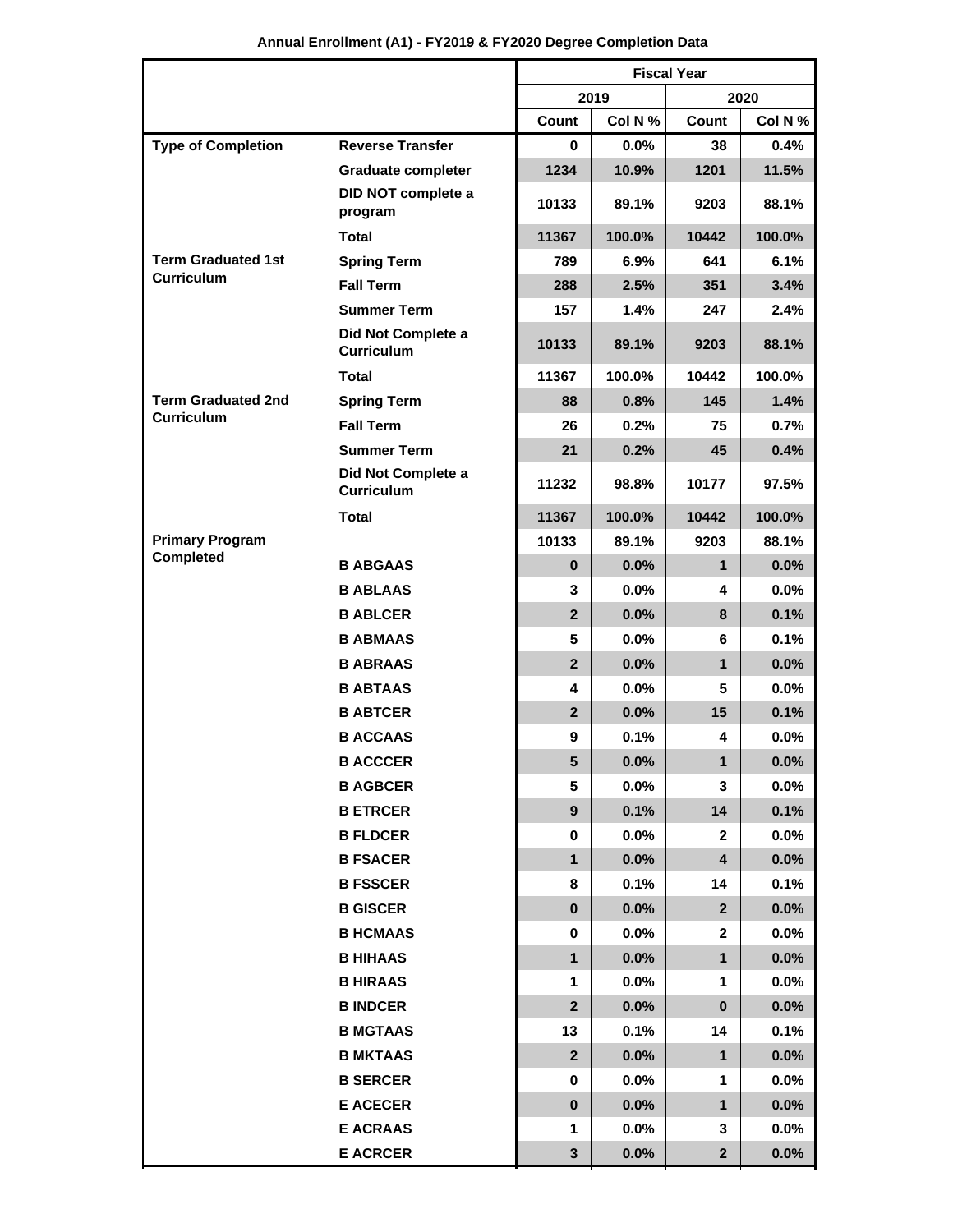|                 | <b>Fiscal Year</b>      |         |                         |         |  |  |
|-----------------|-------------------------|---------|-------------------------|---------|--|--|
|                 |                         | 2019    |                         | 2020    |  |  |
|                 | Count                   | Col N % | Count                   | Col N % |  |  |
| <b>E AFTAAS</b> | 10                      | 0.1%    | 0                       | 0.0%    |  |  |
| <b>E AMTCER</b> | $\overline{7}$          | 0.1%    | 9                       | 0.1%    |  |  |
| <b>E AUSCER</b> | 23                      | 0.2%    | $12 \,$                 | 0.1%    |  |  |
| <b>E AUTAAS</b> | $\overline{\mathbf{4}}$ | 0.0%    | 13                      | 0.1%    |  |  |
| <b>E BCRCER</b> | 1                       | $0.0\%$ | 0                       | 0.0%    |  |  |
| <b>E CADCER</b> | $\mathbf{1}$            | 0.0%    | $\pmb{0}$               | 0.0%    |  |  |
| <b>E CCACER</b> | $\mathbf{2}$            | 0.0%    | 0                       | 0.0%    |  |  |
| <b>E CDBAAS</b> | 1                       | 0.0%    | $\bf{0}$                | 0.0%    |  |  |
| <b>E CDMAAS</b> | 5                       | $0.0\%$ | 3                       | 0.0%    |  |  |
| <b>E CDSAAS</b> | 3                       | 0.0%    | $\bf{0}$                | 0.0%    |  |  |
| <b>E CLSCER</b> | 0                       | $0.0\%$ | 16                      | 0.2%    |  |  |
| <b>E CMDCER</b> | $\bf{0}$                | 0.0%    | $\mathbf{2}$            | 0.0%    |  |  |
| <b>E CNHAAS</b> | 8                       | 0.1%    | 4                       | 0.0%    |  |  |
| <b>E ECSAAS</b> | 4                       | 0.0%    | 4                       | 0.0%    |  |  |
| <b>E EIWCER</b> | 1                       | $0.0\%$ | 1                       | 0.0%    |  |  |
| <b>E ELPCER</b> | 1                       | 0.0%    | $\mathbf{1}$            | 0.0%    |  |  |
| <b>E ENSAES</b> | 17                      | 0.1%    | 25                      | 0.2%    |  |  |
| <b>E HACAAS</b> | $\overline{2}$          | 0.0%    | $\overline{2}$          | 0.0%    |  |  |
| <b>E HACCER</b> | $\mathbf{2}$            | 0.0%    | $\mathbf{2}$            | 0.0%    |  |  |
| <b>E HVCCER</b> | 3                       | 0.0%    | $\mathbf{3}$            | 0.0%    |  |  |
| <b>E IMCCER</b> | 1                       | $0.0\%$ | $\mathbf{2}$            | 0.0%    |  |  |
| <b>E IWTCER</b> | 17                      | 0.1%    | 12                      | 0.1%    |  |  |
| <b>E MFGAAS</b> | 4                       | 0.0%    | 3                       | 0.0%    |  |  |
| <b>E MMCCER</b> | $\overline{2}$          | 0.0%    | 1                       | 0.0%    |  |  |
| <b>E PETAAS</b> | 9                       | 0.1%    | 13                      | 0.1%    |  |  |
| <b>E PFTCER</b> | 1                       | $0.0\%$ | $\pmb{0}$               | $0.0\%$ |  |  |
| <b>F AADAFA</b> | 5                       | 0.0%    | $\overline{\mathbf{r}}$ | 0.1%    |  |  |
| <b>F AAEAFA</b> | 5                       | $0.0\%$ | $\overline{2}$          | 0.0%    |  |  |
| <b>F ENTCER</b> | 1                       | $0.0\%$ | 0                       | $0.0\%$ |  |  |
| <b>F GDICER</b> | $\mathbf 1$             | $0.0\%$ | $\overline{2}$          | 0.0%    |  |  |
| <b>F GDSAAS</b> | 3                       | 0.0%    | 6                       | 0.1%    |  |  |
| <b>F GPPCER</b> | $\overline{2}$          | 0.0%    | $\mathbf 1$             | 0.0%    |  |  |
| <b>F MCBAAS</b> | 6                       | 0.1%    | 4                       | 0.0%    |  |  |
| <b>F MPHAAS</b> | 1                       | 0.0%    | 4                       | 0.0%    |  |  |
| <b>F MPRCER</b> | 6                       | 0.1%    | 7                       | 0.1%    |  |  |
| <b>F MSEAFA</b> | $\bf{0}$                | $0.0\%$ | $\mathbf{2}$            | 0.0%    |  |  |
| <b>F MSPAFA</b> | 1                       | $0.0\%$ | 1                       | $0.0\%$ |  |  |
| <b>G AKGCER</b> | 14                      | 0.1%    | 12                      | 0.1%    |  |  |
| <b>G AMACER</b> | 0                       | 0.0%    | 1                       | $0.0\%$ |  |  |
| <b>G CMACER</b> | 26                      | 0.2%    | 12                      | 0.1%    |  |  |
| <b>G DHGAAS</b> | 31                      | 0.3%    | 1                       | 0.0%    |  |  |
| <b>G EMACER</b> | 66                      | 0.6%    | 31                      | 0.3%    |  |  |

### **Annual Enrollment (A1) - FY2019 & FY2020 Degree Completion Data**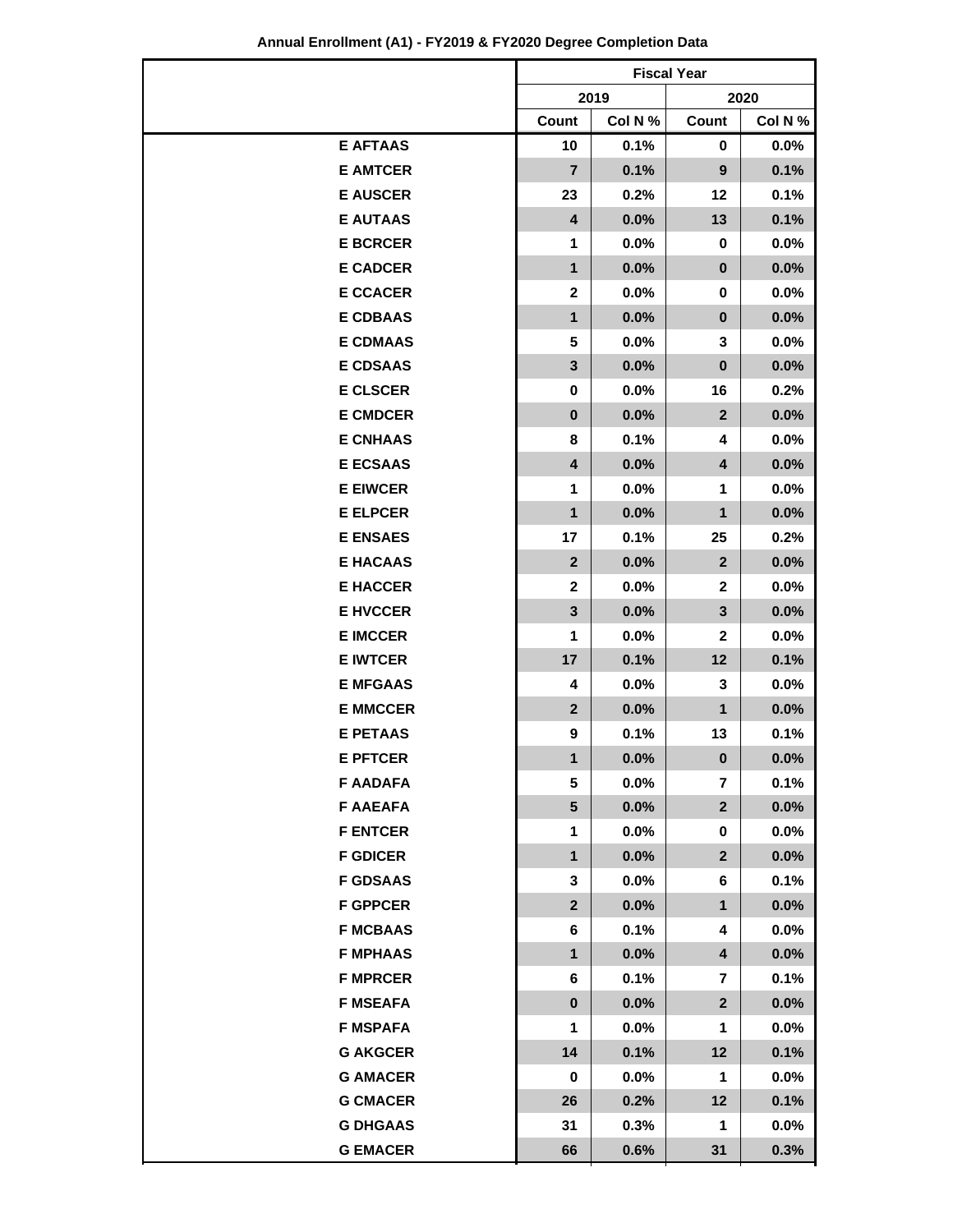|                 | <b>Fiscal Year</b>      |         |              |         |  |
|-----------------|-------------------------|---------|--------------|---------|--|
|                 |                         | 2019    |              | 2020    |  |
|                 | Count                   | Col N % | Count        | Col N % |  |
| <b>G EMTAAS</b> | 1                       | $0.0\%$ | $\mathbf{2}$ | 0.0%    |  |
| <b>G FSTAAS</b> | $\pmb{0}$               | 0.0%    | $\mathbf{2}$ | 0.0%    |  |
| <b>G MASCER</b> | 12                      | 0.1%    | 9            | 0.1%    |  |
| <b>G MSGAAS</b> | $\overline{\mathbf{3}}$ | 0.0%    | $\mathbf{2}$ | 0.0%    |  |
| <b>G MSGCER</b> | 10                      | 0.1%    | 5            | 0.0%    |  |
| <b>G NASCER</b> | 139                     | 1.2%    | 93           | 0.9%    |  |
| <b>G NURAAS</b> | 104                     | 0.9%    | 89           | 0.9%    |  |
| <b>G NURCER</b> | 33                      | 0.3%    | 26           | 0.2%    |  |
| <b>G OTAAAS</b> | 17                      | 0.1%    | 1            | 0.0%    |  |
| <b>G RTTAAS</b> | $\overline{7}$          | 0.1%    | 13           | 0.1%    |  |
| <b>G SPTCER</b> | 1                       | $0.0\%$ | 10           | 0.1%    |  |
| <b>G SURAAS</b> | 13                      | 0.1%    | 14           | 0.1%    |  |
| <b>G VTTAAS</b> | 25                      | 0.2%    | 23           | 0.2%    |  |
| <b>G XCTCER</b> | $\mathbf{2}$            | 0.0%    | 1            | 0.0%    |  |
| <b>G XMRCER</b> | 2                       | $0.0\%$ | 1            | 0.0%    |  |
| <b>G XRAAAS</b> | 14                      | 0.1%    | 11           | 0.1%    |  |
| <b>H GAAAA</b>  | 136                     | 1.2%    | 162          | 1.6%    |  |
| <b>H GAACRD</b> | $\pmb{0}$               | 0.0%    | 38           | 0.4%    |  |
| <b>N ASGAS</b>  | 135                     | 1.2%    | 152          | 1.5%    |  |
| <b>N FTRCER</b> | 5                       | 0.0%    | $\mathbf 1$  | 0.0%    |  |
| <b>S CDECER</b> | 3                       | $0.0\%$ | 3            | $0.0\%$ |  |
| <b>S CHDAAS</b> | $\overline{\mathbf{3}}$ | 0.0%    | 8            | 0.1%    |  |
| <b>S CJSAAS</b> | 10                      | 0.1%    | 11           | 0.1%    |  |
| <b>S FSTAAS</b> | $\bf{0}$                | 0.0%    | $\mathbf 2$  | 0.0%    |  |
| <b>T BKPCER</b> | 3                       | $0.0\%$ | 0            | 0.0%    |  |
| <b>T CISCER</b> | 6                       | 0.1%    | 0            | $0.0\%$ |  |
| <b>T CNAAAS</b> | 14                      | 0.1%    | 8            | 0.1%    |  |
| <b>T CPLAAS</b> | 10                      | 0.1%    | 3            | 0.0%    |  |
| <b>T DGMAAS</b> | 2                       | $0.0\%$ | $\mathbf{2}$ | $0.0\%$ |  |
| <b>T GOGCER</b> | $\pmb{0}$               | $0.0\%$ | 10           | 0.1%    |  |
| <b>T GPRCER</b> | 8                       | 0.1%    | 5            | 0.0%    |  |
| <b>TIADAAS</b>  | $\pmb{0}$               | 0.0%    | 1            | 0.0%    |  |
| <b>TIADCER</b>  | 0                       | $0.0\%$ | 1            | 0.0%    |  |
| <b>TIPRCER</b>  | $5\phantom{.0}$         | 0.0%    | 6            | 0.1%    |  |
| <b>T LINCER</b> | 4                       | $0.0\%$ | $\mathbf{2}$ | 0.0%    |  |
| <b>T MOBCER</b> | 3                       | $0.0\%$ | $\mathbf 1$  | 0.0%    |  |
| <b>T MSACER</b> | 16                      | 0.1%    | 9            | 0.1%    |  |
| <b>T MSOCER</b> | 3                       | $0.0\%$ | 4            | 0.0%    |  |
| <b>T OCAAAS</b> | 5                       | $0.0\%$ | 4            | $0.0\%$ |  |
| <b>T OCPCER</b> | 1                       | 0.0%    | $\mathbf{2}$ | 0.0%    |  |
| <b>T PCFCER</b> | 6                       | 0.1%    | 15           | 0.1%    |  |
| <b>T SDVCER</b> | $\pmb{0}$               | 0.0%    | $\mathbf 1$  | 0.0%    |  |

#### **Annual Enrollment (A1) - FY2019 & FY2020 Degree Completion Data**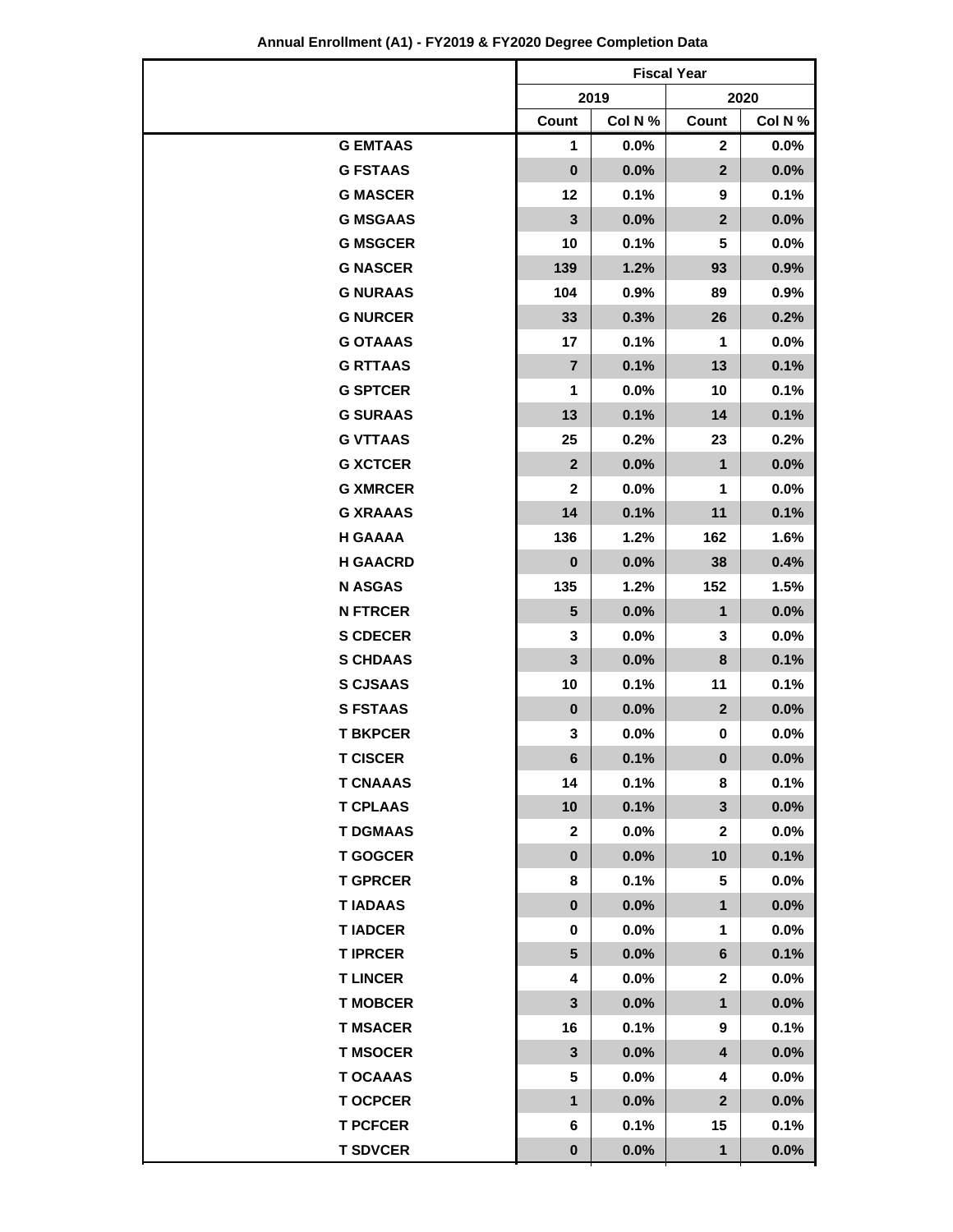| Annual Enrollment (A1) - FY2019 & FY2020 Degree Completion Data |
|-----------------------------------------------------------------|
|-----------------------------------------------------------------|

|                              |                                               | <b>Fiscal Year</b>      |         |                         |         |  |
|------------------------------|-----------------------------------------------|-------------------------|---------|-------------------------|---------|--|
|                              |                                               |                         | 2019    | 2020                    |         |  |
|                              |                                               | Count                   | Col N % | Count                   | Col N % |  |
|                              | <b>T VGWCER</b>                               | 4                       | 0.0%    | 10                      | 0.1%    |  |
|                              | <b>T WAPCER</b>                               | $\overline{2}$          | 0.0%    | $\bf{0}$                | 0.0%    |  |
|                              | <b>V ADVCER</b>                               | 0                       | $0.0\%$ | 2                       | 0.0%    |  |
|                              | <b>V CMPCER</b>                               | $\mathbf 0$             | 0.0%    | 3                       | 0.0%    |  |
|                              | <b>VINRCER</b>                                | 4                       | 0.0%    | 8                       | 0.1%    |  |
|                              | <b>V PRPCER</b>                               | $\overline{\mathbf{3}}$ | 0.0%    | 17                      | 0.2%    |  |
|                              | <b>V UASCER</b>                               | $\mathbf{2}$            | 0.0%    | 5                       | 0.0%    |  |
|                              | <b>Y GSUAGS</b>                               | 83                      | 0.7%    | 110                     | 1.1%    |  |
|                              | <b>Total</b>                                  | 11367                   | 100.0%  | 10442                   | 100.0%  |  |
| <b>Degree/1st Curriculum</b> | AA (1.1)                                      | 136                     | 11.0%   | 162                     | 13.1%   |  |
|                              | AS (1.1)                                      | 135                     | 10.9%   | 152                     | 12.3%   |  |
|                              | AAS (1.2)                                     | 360                     | 29.2%   | 296                     | 23.9%   |  |
|                              | AGS, ALS, AGE (1.0)                           | 83                      | 6.7%    | 110                     | 8.9%    |  |
|                              | Occup Cert of 30 sem<br>hrs/more CER (1.2)    | 80                      | 6.5%    | 60                      | 4.8%    |  |
|                              | Occup Cert of LT 30 sem<br>hrs COC, AOP (1.2) | 149                     | 12.1%   | 168                     | 13.6%   |  |
|                              | Occup Cert < 9 Hrs                            | 263                     | 21.3%   | 216                     | 17.4%   |  |
|                              | <b>Assoc in Fine Arts (AFA)</b><br>(1.1)      | 11                      | 0.9%    | 12                      | 1.0%    |  |
|                              | Assoc in Eng Sc (AES)<br>(1.1)                | 17                      | 1.4%    | 25                      | 2.0%    |  |
|                              | <b>GECC Credential</b>                        | 0                       | 0.0%    | 38                      | 3.1%    |  |
| <b>Degree/2nd Curriculum</b> | <b>Total</b>                                  | 1234                    | 100.0%  | 1239                    | 100.0%  |  |
|                              | AA (1.1)                                      | $\mathbf{2}$            | 1.5%    | 14                      | 5.3%    |  |
|                              | AS (1.1)                                      | $\mathbf{1}$            | 0.7%    | $\overline{\mathbf{4}}$ | 1.5%    |  |
|                              | AAS (1.2)                                     | 10                      | 7.4%    | 23                      | 8.7%    |  |
|                              | <b>AGS, ALS, AGE (1.0)</b>                    | $\mathbf 0$             | 0.0%    | $\overline{\mathbf{3}}$ | 1.1%    |  |
|                              | Occup Cert of 30 sem<br>hrs/more CER (1.2)    | 34                      | 25.2%   | 20                      | 7.5%    |  |
|                              | Occup Cert of LT 30 sem<br>hrs COC, AOP (1.2) | 65                      | 48.1%   | 50                      | 18.9%   |  |
|                              | Occup Cert < 9 Hrs                            | 23                      | 17.0%   | 10                      | 3.8%    |  |
|                              | Assoc in Eng Sc (AES)<br>(1.1)                | $\bf{0}$                | 0.0%    | 1                       | 0.4%    |  |
|                              | <b>GECC Credential</b>                        | 0                       | 0.0%    | 140                     | 52.8%   |  |
|                              | <b>Total</b>                                  | 135                     | 100.0%  | 265                     | 100.0%  |  |
| <b>Degree/3rd Curriculum</b> | AA (1.1)                                      | 1                       | 2.4%    | 0                       | $0.0\%$ |  |
|                              | AS (1.1)                                      | $\mathbf{1}$            | 2.4%    | $\bf{0}$                | $0.0\%$ |  |
|                              | AAS (1.2)                                     | 5                       | 12.2%   | 8                       | 26.7%   |  |
|                              | Occup Cert of 30 sem<br>hrs/more CER (1.2)    | 9                       | 22.0%   | $\overline{\mathbf{7}}$ | 23.3%   |  |
|                              | Occup Cert of LT 30 sem<br>hrs COC, AOP (1.2) | 24                      | 58.5%   | 10                      | 33.3%   |  |
|                              | <b>Occup Cert &lt; 9 Hrs</b>                  | $\mathbf 1$             | 2.4%    | 4                       | 13.3%   |  |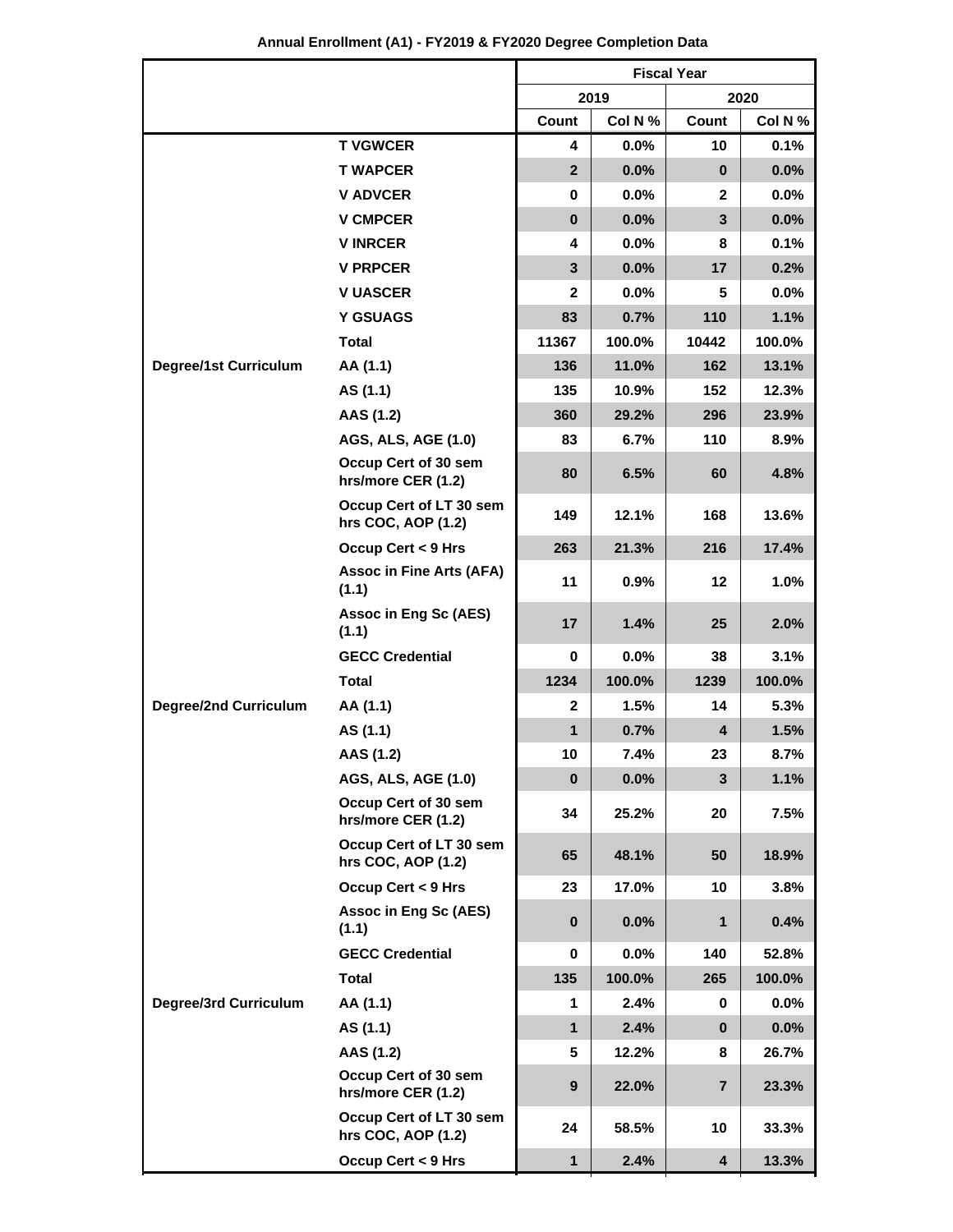#### **Annual Enrollment (A1) - FY2019 & FY2020 Degree Completion Data**

|                        | <b>Fiscal Year</b>         |        |       |         |
|------------------------|----------------------------|--------|-------|---------|
|                        | 2019<br>Col N $%$<br>Count |        | 2020  |         |
|                        |                            |        | Count | Col N % |
| <b>GECC Credential</b> | 0                          | 0.0%   |       | 3.3%    |
| Total                  | 41                         | 100.0% | 30    | 100.0%  |

Off-year graduates are included in this table (students who earned a completion but were not enrolled for credit in FY20). Source: a1fy20.sps, Prepared by IAR 8/20/2020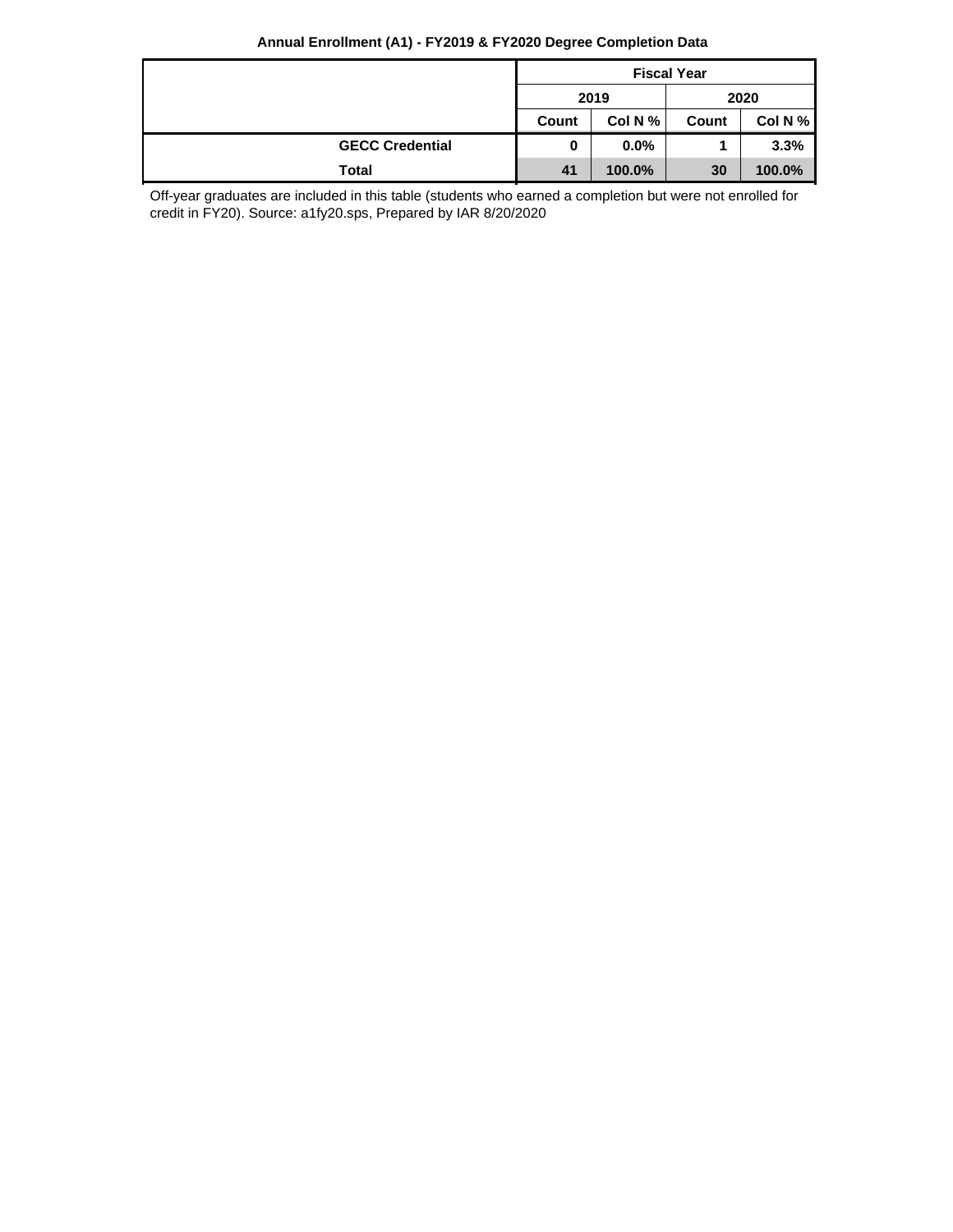|                                               |                | <b>Fiscal Year</b> |          |  |
|-----------------------------------------------|----------------|--------------------|----------|--|
|                                               |                | 2019               | 2020     |  |
| <b>Summer Credit Hours</b>                    | Mean           | 1.53               | 1.47     |  |
| <b>Attempted</b>                              | <b>Median</b>  | .00                | .00      |  |
|                                               | Sum            | 17446.50           | 15254.50 |  |
|                                               | Minimum        | .00                | .00      |  |
|                                               | <b>Maximum</b> | 15.00              | 16.00    |  |
| <b>Summer Credit Hours</b>                    | Mean           | 1.33               | 1.30     |  |
| Earned                                        | <b>Median</b>  | .00                | .00      |  |
|                                               | <b>Sum</b>     | 15143.00           | 13448.00 |  |
|                                               | <b>Minimum</b> | .00                | .00      |  |
|                                               | <b>Maximum</b> | 15.00              | 16.00    |  |
| <b>Fall Credit Hours</b>                      | Mean           | 6.04               | 6.15     |  |
| <b>Attempted</b>                              | <b>Median</b>  | 5.00               | 5.00     |  |
|                                               | Sum            | 68602.00           | 63635.00 |  |
|                                               | <b>Minimum</b> | .00                | .00      |  |
|                                               | <b>Maximum</b> | 26.00              | 25.00    |  |
| <b>Fall Credit Hours Earned</b>               | Mean           | 4.86               | 4.96     |  |
|                                               | <b>Median</b>  | 3.00               | 3.00     |  |
|                                               | Sum            | 55189.00           | 51291.50 |  |
|                                               | <b>Minimum</b> | .00                | .00      |  |
|                                               | <b>Maximum</b> | 24.00              | 23.00    |  |
| <b>Spring Credit Hours</b>                    | Mean           | 5.47               | 5.57     |  |
| <b>Attempted</b>                              | <b>Median</b>  | 4.00               | 4.00     |  |
|                                               | <b>Sum</b>     | 62208.00           | 57631.00 |  |
|                                               | <b>Minimum</b> | .00                | .00      |  |
|                                               | <b>Maximum</b> | 27.00              | 24.00    |  |
| <b>Spring Credit Hours</b><br>Earned          | Mean           | 4.42               | 4.39     |  |
|                                               | <b>Median</b>  | 3.00               | 3.00     |  |
|                                               | <b>Sum</b>     | 50276.50           | 45402.00 |  |
|                                               | <b>Minimum</b> | .00                | .00      |  |
|                                               | Maximum        | 27.00              | 24.00    |  |
| <b>Total Credit Hours</b><br><b>Attempted</b> | Mean           | 13.0               | 13.2     |  |
|                                               | <b>Median</b>  | 10.0               | 10.0     |  |
|                                               | <b>Sum</b>     | 148256.5           | 136520.5 |  |
|                                               | <b>Minimum</b> | .5                 | .5       |  |
|                                               | <b>Maximum</b> | 49.0               | 49.0     |  |
| <b>Total Credit Hours Earned</b>              | Mean           | 10.6               | 10.6     |  |
|                                               | <b>Median</b>  | 7.0                | 7.0      |  |
|                                               | <b>Sum</b>     | 120608.5           | 110141.5 |  |
|                                               | <b>Minimum</b> | .0                 | .0       |  |
|                                               | <b>Maximum</b> | 48.0               | 48.0     |  |
| <b>Cumulative GPA</b>                         | Mean           | 2.63               | 2.67     |  |
|                                               | <b>Median</b>  | 3.00               | 3.00     |  |
|                                               | <b>Sum</b>     | 29844.23           | 27642.17 |  |
|                                               | <b>Minimum</b> | .00.               | .00      |  |
|                                               | Maximum        | 4.00               | 4.00     |  |

#### **Annual Enrollment (A1) - FY2019 & FY2020 Credit Hours Attempted and Earned**

Only credit students are included in this table (off-year graduates not enrolled for credit are excluded). Source: a1fy20.sps, Prepared by IAR 8/20/2020